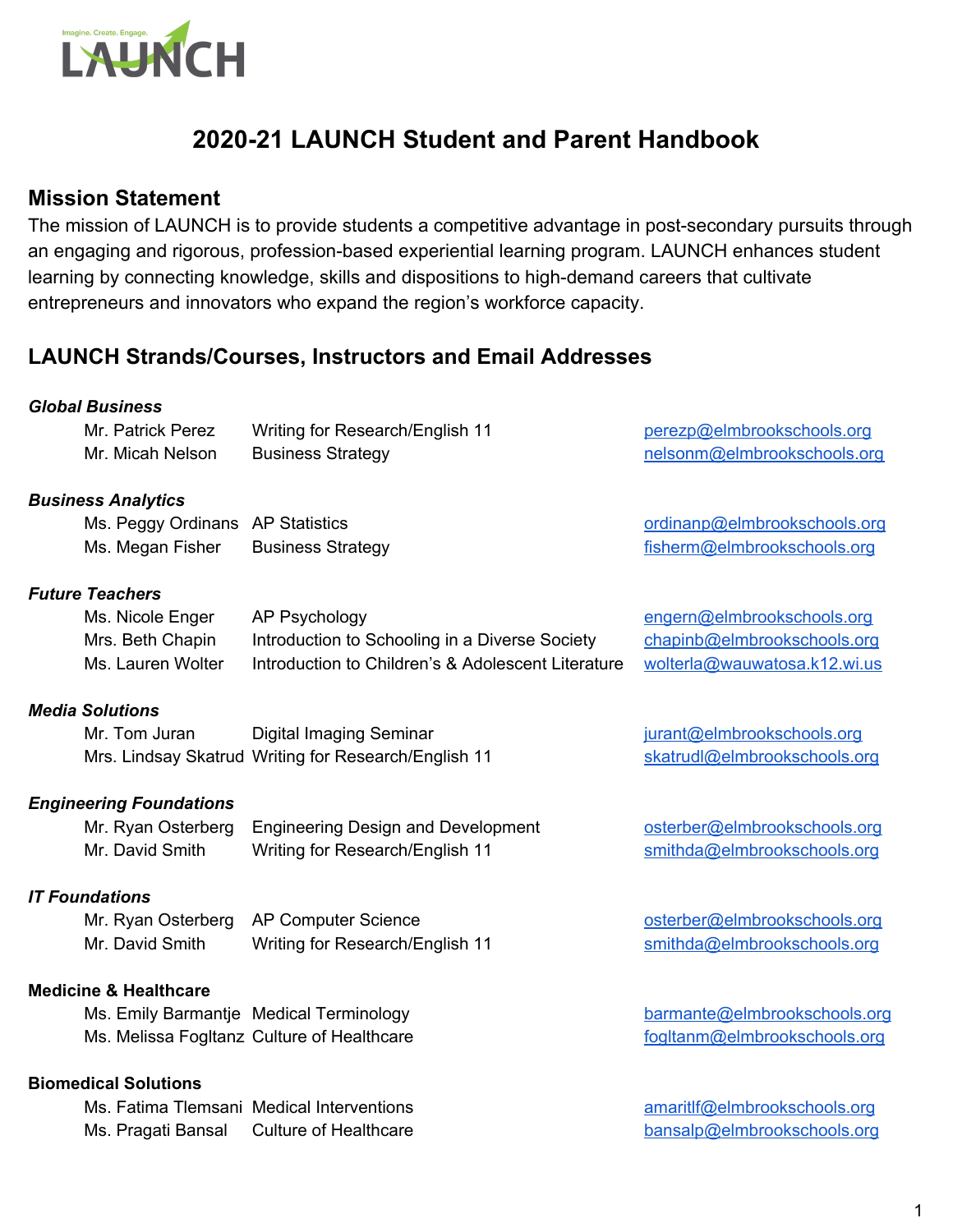

#### **Advanced Manufacturing & Design**

Ms. Amy Fetherston AP Computer Science Principles [fetheram@wauwatosa.k12.wi.us](mailto:fetheram@wauwatosa.k12.wi.us) Mr. Fran Kelley Future Makers Capstone **Kelleyfr@wauwatosa.k12.wi.us** 

#### **Hospitality Innovation**

Ms. Taylor Juran International Cuisine international Cuisine international state in the state of the state of the state international Cuisine international Cuisine international contract international cuisine international Mr. Stuart McBain Advanced Marketing metal metal metal metal metal metal metal metal metal metal metal metal m

## **Building Administration and Contact Information**

Brookfield Central High School -- 262.785.3910 Brett Gruetzmacher **Dominic Bauer** Dominic Bauer Principal Associate Principal [gruetzmb@elmbrookschools.org](mailto:gruetzmb@elmbrookschools.org) [bauerd@elmbrookschools.org](mailto:bauerd@elmbrookschools.org)

Brookfield East High School -- 262.781.3500 Andrew Farley **Darcie Fellmeth** Principal Associate Principal [farleya@elmbrookschools.org](mailto:farleya@elmbrookschools.org) [fellmetd@elmbrookschools.org](mailto:fellmetd@elmbrookschools.org)

Wauwatosa East High School -- 414.773.2005 Nick Hughes **Nick Hughes** Jordan Stein Principal Associate Principal [hughesni@wauwatosa.k12.wi.us](mailto:hughesni@wauwatosa.k12.wi.us) [steinjo@wauwatosa.k12.wi.us](mailto:steinjo@wauwatosa.k12.wi.us)

Elizabeth McGinnity Associate Principal [mcginnel@wauwatosa.k12.wi.us](mailto:mcginnel@wauwatosa.k12.wi.us)

Wauwatosa West High School -- 414.773.3005 Ebony Grice Matt Byers Principal Associate Principal [griceeb@wauwatosa.k12.wi.us](mailto:griceeb@wauwatosa.k12.wi.us) [byersma@wauwatosa.k12.wi.us](mailto:byersma@wauwatosa.k12.wi.us)

Leah Klaybor Associate Principal [klaybole@wauwatosa.k12.wi.us](mailto:klaybole@wauwatosa.k12.wi.us)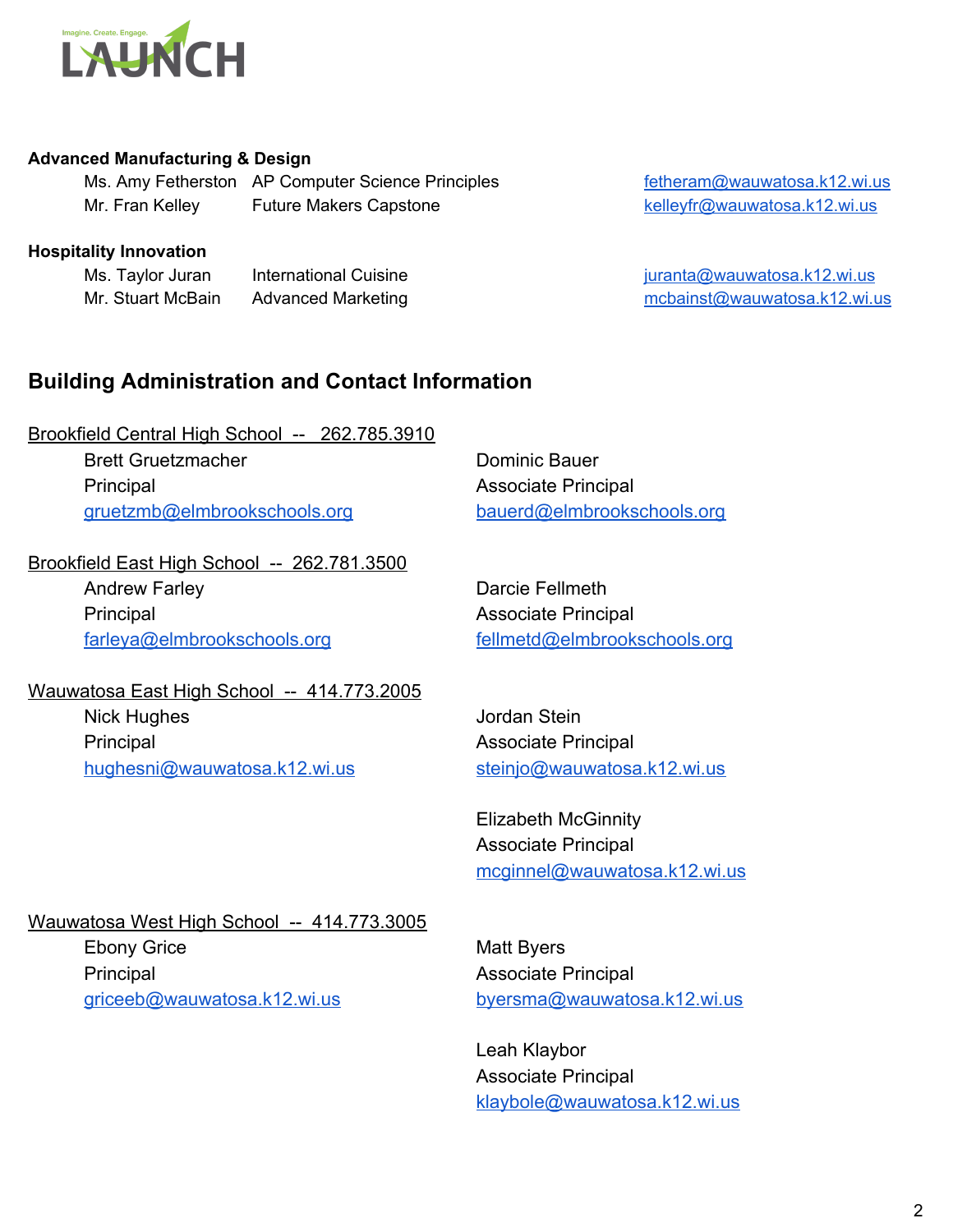

## **LAUNCH Administration and Contact Information**

All District Administrators can be contacted at 262.781.3030

Dr. Robert Hall Executive Director, LAUNCH 262-894-3633 [hallr@elmbrookschools.org](mailto:hallr@elmbrookschools.org)

Mrs. Nicole Cadkin Teaching and Learning Administrative Assistant [cadkinn@elmbrookschools.org](mailto:cadkinn@elmbrookschools.org)

Dr. Michael Sereno Assistant Superintendent for Teaching and Learning [serenom@elmbrookschools.org](mailto:serenom@elmbrookschools.org)

Mrs. Lisa Rettler Director of Secondary Education [rettlerl@elmbrookschools.org](mailto:rettlerl@elmbrookschools.org)

Mrs. Amie Farley Director of College, Career and Life [farleyam@elmbrookschools.org](mailto:farleyam@elmbrookschools.org)

Mrs. Tina Koch Innovation Specialist, Wauwatosa School District 414-773-1022 [kochkr@wauwatosa.k12.wi.us](mailto:kochkr@wauwatosa.k12.wi.us)

Mrs. Kristin Bowers Assistant Superintendent of Teaching and Learning, Wauwatosa School District [bowerskr@wauwatosa.k12.wi.us](mailto:bowerskr@wauwatosa.k12.wi.us)

Mrs. Nicole Marble Director of Secondary Education, Wauwatosa School District [marbleni@wauwatosa.k12.wi.us](mailto:marbleni@wauwatosa.k12.wi.us)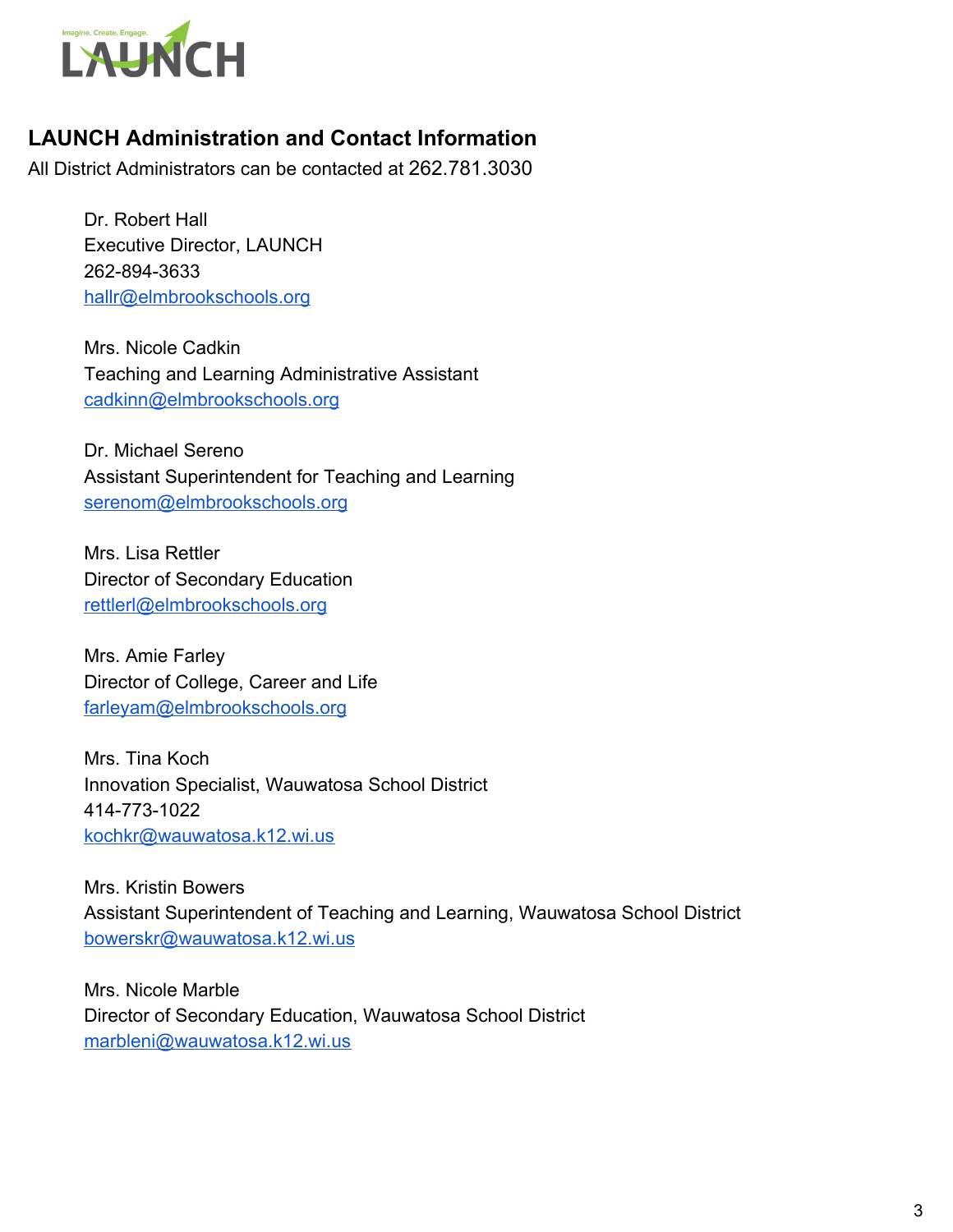

## **LAUNCH Locations**

@Brookfield East 3505 Lilly Rd., Brookfield, WI

@Concurrency, Inc. (2nd Floor) 13600 Bishops Ct, Brookfield, WI @Brookfield Central 16900 W. Gebhardt Rd., Brookfield, WI @Wauwatosa West 11400 W Center St., Wauwatosa, WI @Wauwatosa East 7500 Milwaukee Ave., Wauwatosa, WI

## **LAUNCH Bell Schedule**

**2020-21 Schedule -** Due to multiple school schedules here is the updated schedule to start the 2020-21 School year. Our staff will maintain flexibility and communication with students so they don't miss important events.

### *School District of Elmbrook*

**1st Block - 7:55 a.m. - 9:10 a.m. 2nd Block : 9:40 a.m. - 10:55 a.m. 3rd Block: 12:07 p.m. - 1:22 p.m. 4th Block: 1:45 p.m. - 3:00 p.m.** *Wauwatosa School District:* **1st/2nd hours - 7:55 a.m. - 9:10am 3rd/4th hours: 9:40 a.m. - 10:55 a.m.**

**6th/7th hours: 1:45p.m. - 3:00 p.m.**

### **Introduction**

The LAUNCH Program is an offering within the School District of Elmbrook and the Wauwatosa School District. In addition to the guidelines provided in this handbook all Elmbrook and Wauwatosa policies and procedures apply. Please refer to additional policies available in school handbooks. This handbook only includes the items specific to the LAUNCH program.

#### **Professional Expectations**

Students in LAUNCH have agreed to work in a professional work environment, are willing to comply with industry ethics and have completed the course prerequisites. Students in LAUNCH are members of a unique community of individuals with the goal of life, career and college preparation. LAUNCH students are eager to problem solve in teams and develop real-world skills. Students will take an active role in their education and be willing to develop the success of the program along with instructors and business partners.

LAUNCH has the expressed mission of providing authentic profession-based educational opportunities. LAUNCH students are integrated into the local (and sometimes global) professional and research communities, thus unique demands are presented to students. Attendance, behavior and academic standing within LAUNCH and within the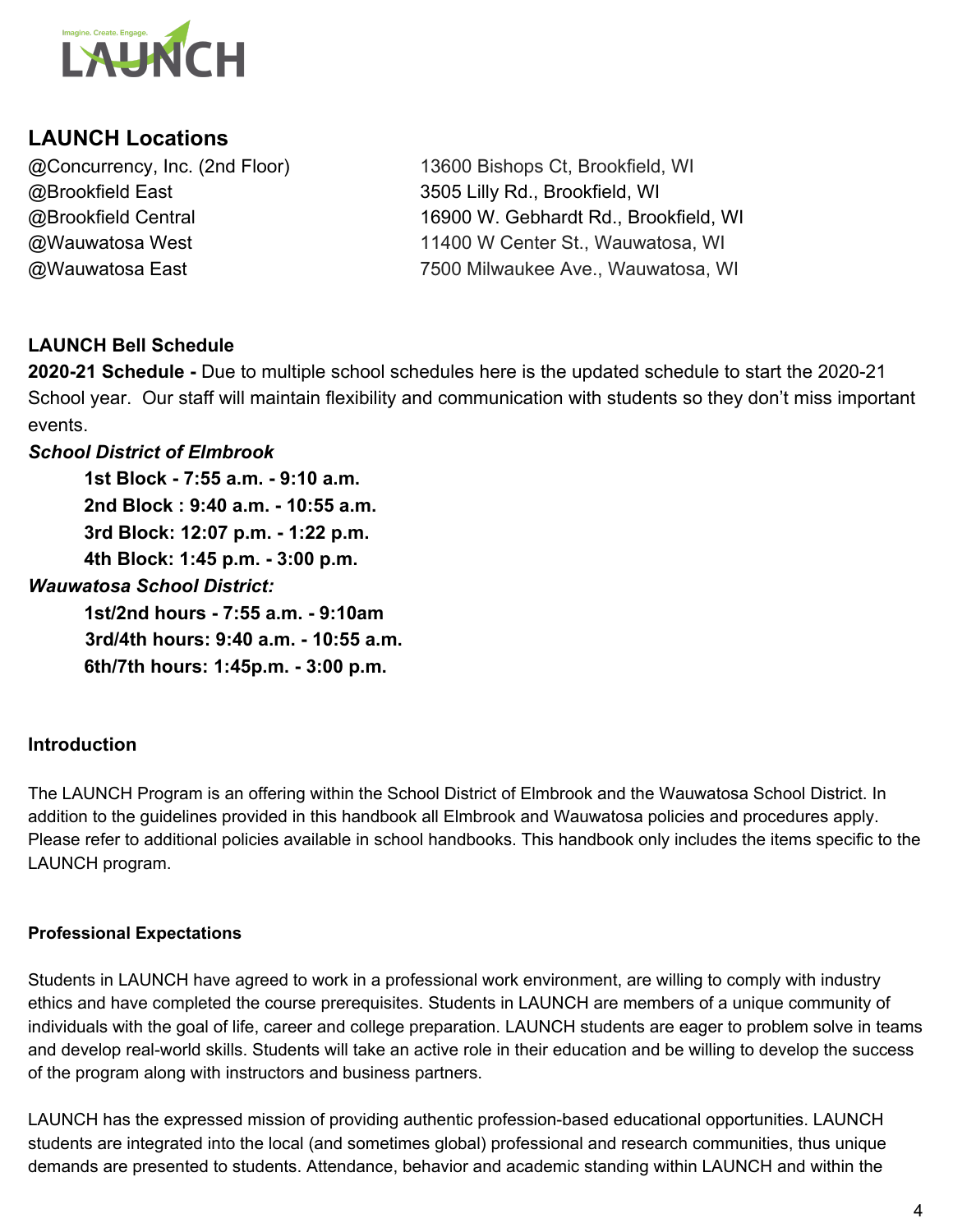

home high school are of great importance. Students' behavior reflects on the LAUNCH program and collectively creates and molds the program's future reputation and standing in the community. Should a student's professional behavior at LAUNCH repeatedly not meet the expectations of LAUNCH, the student may be removed.

### **Defining LAUNCH Professional Skills**

Professional skills provide guidelines for acceptable behavior by organizations in both their strategy formulation and day-to-day operations. A professional approach is necessary to both LAUNCH program success and a positive program image. Industry partners, parents, students, and all interested parties expect professional and responsible practices. LAUNCH chooses to make a public commitment to ethical business by expressing codes of conduct and guidelines. In doing so, these guidelines must translate into action by LAUNCH students, instructors, administration and industry partners. The guidelines enclosed in this document further outline specific responsible and ethical behavior inclusive of, but not limited to, adherence to safety standards, attendance and timeliness, teamwork and communication, respectful relationships with mentors and guest instructors, proper use of technology and hardware and respectful use of and confidentiality of physical and intellectual property. Demonstration of professional skills is part of LAUNCH students' grades.

#### **Attendance**

An absence is defined as a time or an occasion when the student is not in attendance for LAUNCH learning (class and/or off-site work in the professional community) for an entire day, class period or departs LAUNCH early. Parents and students should refer to the Elmbrook Schools Attendance and Truancy Policy to review guidelines and responsibilities or the Wauwatosa Schools Attendance and Truancy Police (Policy Number 5200). Similar to the high school policy, any students that will miss LAUNCH due to a school event or activity, are still required to make arrangements ahead of time and complete any necessary work. On occasion students in LAUNCH will have opportunities that extend throughout the day. These dates will be planned in advance and will be handled similar to a field trip.

It is the requirement of LAUNCH that students should adhere to their respective schedules, meaning that students should be at their LAUNCH site and begin to work on time, and continue to work for their entire LAUNCH schedule, except for scheduled breaks, or when required to leave on authorized LAUNCH, Brookfield East, Brookfield Central, Wauwatosa East, or Wauwatosa West events.

*Students will need to proactively communicate with their instructors.* In the case of an unexpected or emergency situation. the student should communicate as soon as possible. LAUNCH instructors will inform students about the expectations and the methods for making contact about these kinds of situations.

Unaccounted tardiness is an unprofessional behavior and is unacceptable. School procedures will apply and be enforced for LAUNCH students by their home school.

If a student's excused attendance is for illness then the following actions must be taken by parent and student: 1. Parents will call the home high school to notify and authorize the absence.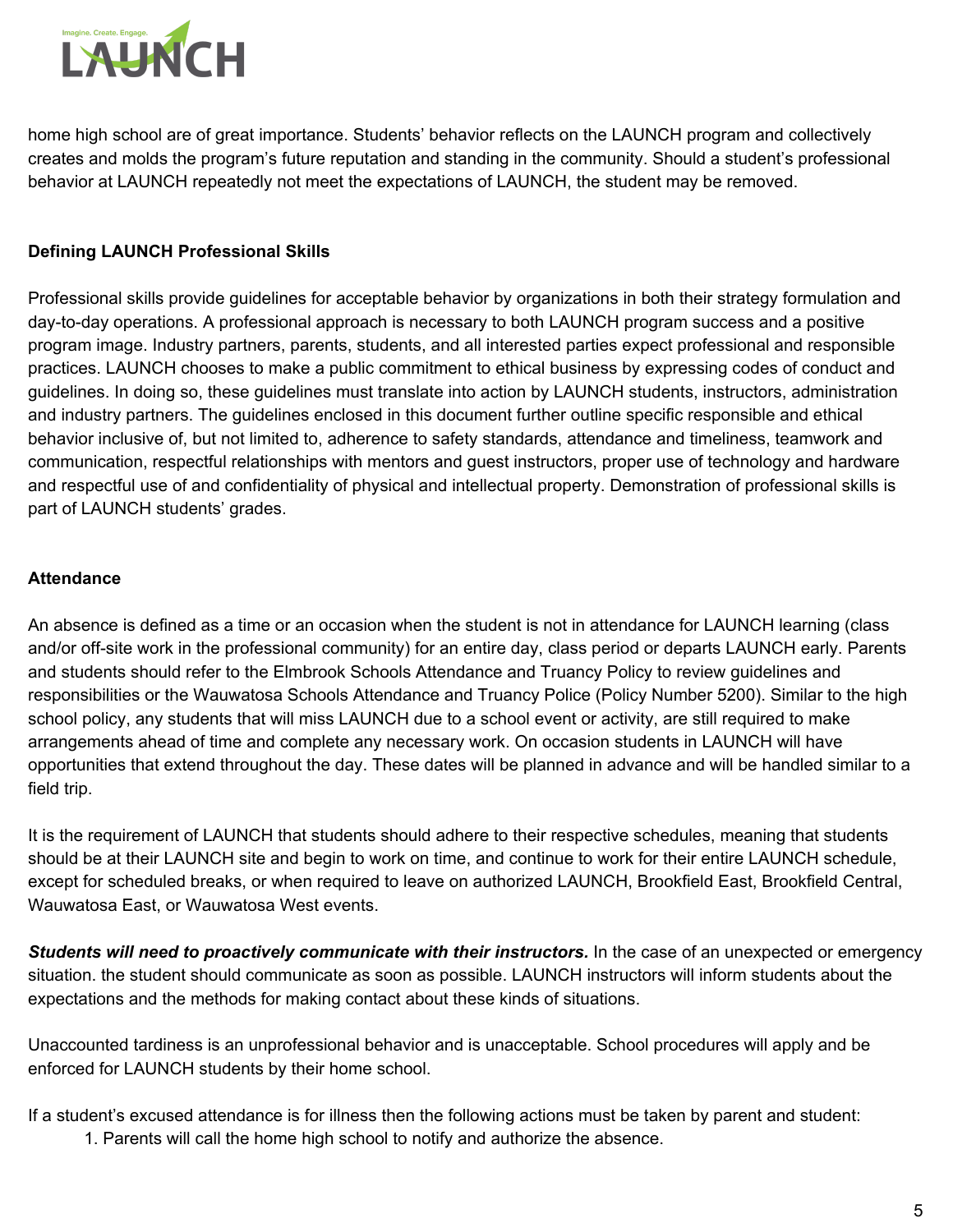

2. Students will be required to personally report their absence via email, text or call to their project team members, mentors, outside appointments, etc; cc instructor. It is important for a student to take the responsibility for reporting his/her absence and third party requests for being excused will only be considered in extreme circumstances. If a student does not regularly communicate they are acting outside the expectation of following professional ethics. The instructor and team will take this into account when reporting a grade.

#### **Withdrawal**

LAUNCH students may withdraw from LAUNCH courses prior to the first day of school. Withdrawal at semester will only be permitted once the following actions have occurred:

- 1) Student confers with LAUNCH Teacher(s)
- 2) Student confers with LAUNCH Director
- 3) Student meets with guidance counselor

4) Exit meeting including student, parent(s)/guardian(s), a guidance counselor, and LAUNCH Director

In compliance with school policy, students who withdraw after the first school day will only be permitted to drop for a study hall. Students must have three courses in their schedule per term in order to maintain full time status.

#### **Parking and Transportation**

#### **LAUNCH [Transportation](https://docs.google.com/document/d/1wW_pWuoSqip6dn7GTIqPthyQwjX-FbOwQKI0UeXF_Lo/edit?ts=5f3c700f) Release Form.2020-21**

Students traveling to a LAUNCH strand outside of their home school will park their vehicle in visitor parking at no cost. Students are encouraged to carpool when traveling to LAUNCH, both to the school and to the off-site Innovation Collaboratory at Concurrency, Inc.. Students who are not traveling and taking a LAUNCH strand at their home school are expected to purchase a parking spot and will not use visitor parking.

Parking at Brookfield Central

Students may park in any open student or visitor spot in the parking lot.

Parking at Brookfield East Students may park in the tennis court lot (or south/red lot) between the signs marked "daily parking".

Parking at Wauwatosa East There is three-hour street parking located on 72nd, 73rd, and Milwaukee streets.

Parking at Wauwatosa West Students may park in the fourth-sixth rows of the parking lot, or utilize street parking surrounding the school.

#### Parking at Concurrency, Inc.

Students will be asked to park in designated spots for our program located on the eastern most section of the parking lot at Concurrency and Pearson Professional Center. Teachers will be on-boarding students on the location of these spots when they are introduced to the space.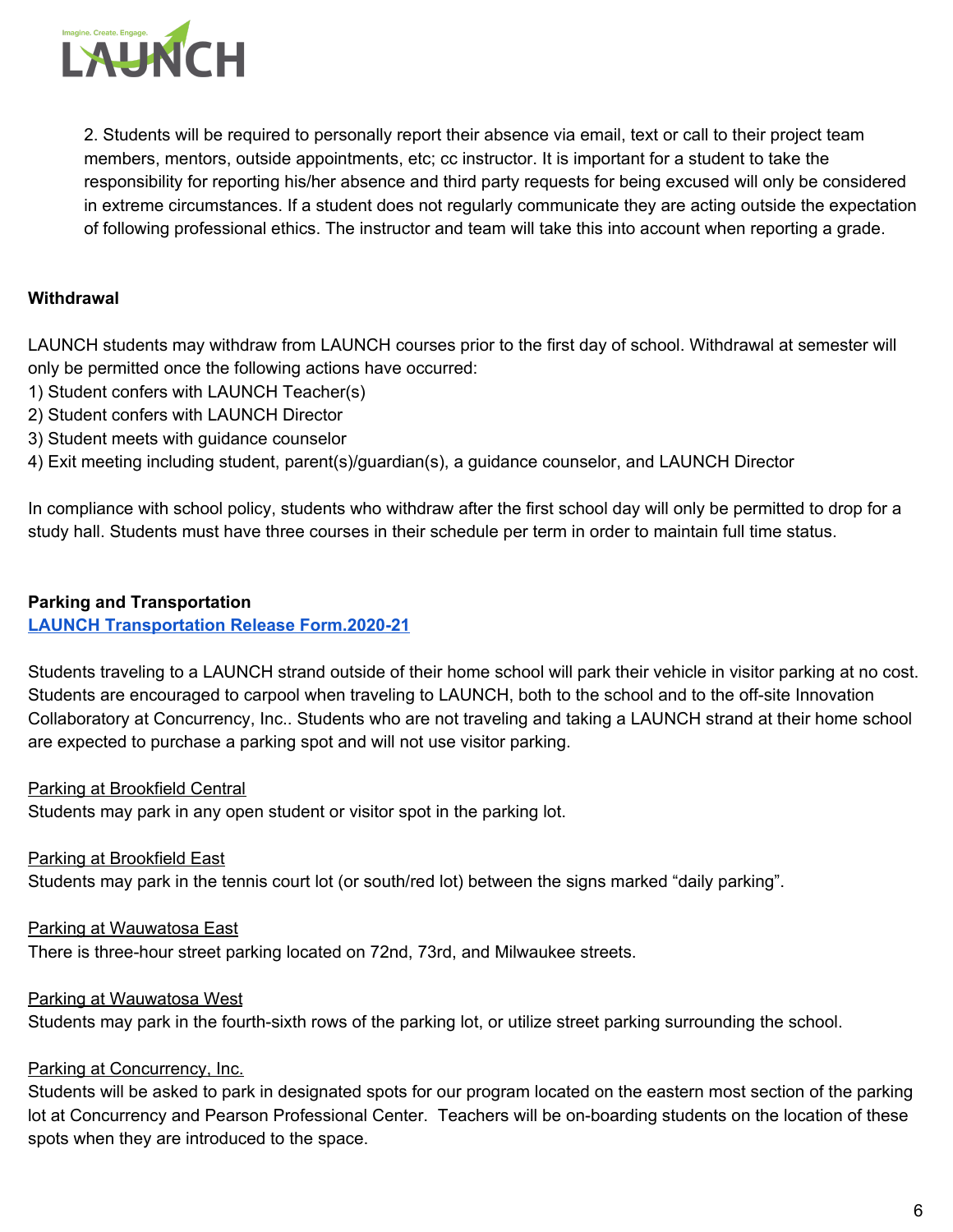

Traveling to different sites for various functions in the LAUNCH program comes with a great deal of responsibility. Students will be asked to budget their time appropriately to get where they need to responsibly, safely and on time. Students will need to plan and build their skills to plan ahead for things such as train traffic, lunch, refueling, etc.

#### **Inclement Weather**

In the case of inclement weather classes for LAUNCH will only be canceled or delayed if Elmbrook Schools are closed.

In the case that poor weather develops and traveling becomes too dangerous students will be notified directly. Students will also be told where they should report during class time at their home school. The instructor may set up an opportunity to connect via Google Hangouts.

#### *2020-21Tentative Plan*

- *● BE students in Future Teachers report to Ms. Enger during block 4*
- *● BE students in Media Solutions/Global Business report to Mr. Nelson during block 4*
- *● BC students in Future Teachers/Global Business/Media Solutions report to Library Media Center during Block 4 with Mr. Perez and Mr. Juran*
- *● BE students in Medicine & Healthcare report to Mrs. Barmantje*
- *● BC students in Medicine & Healthcare report to Mrs. Fogltanz in the LAUNCH Space at BC*
- *● BE students in Biomedical Solutions report to Ms. Tlemsani in Room 174*
- *● BC Students in Biomedical Solutions report to Mrs. Bansal in LAUNCH Space at BC*
- *● TE students in Advanced Manufacturing & Design report to Mr. Kelley during 6/7 periods*
- *● TW students in Advanced Manufacturing & Design report to the Center of Design and Innovation during 6/7 periods with Mrs. Fetherston*
- *● TE students in Hospitality Innovation report to Ms. Juran and Mr. McBain during 6/7 periods*
- *● TW students in Hospitality Innovation report to the library*
- *● TW and TE students in Future Teachers report to the library*

#### **Security**

Students traveling will only enter the front entrance of the school building. Students should carry their school ID while outside of their homeschool. Students will be made familiar with emergency procedures in each building.

#### **Student identification**

Students will be required to have identification on them when entering their respective buildings. Students will be assigned a LAUNCH identification card and lanyard that will compliment their school identification, and this card will be required to enter Concurrency, Inc. The card and school identification will be sufficient when attending meetings at professional and other schools.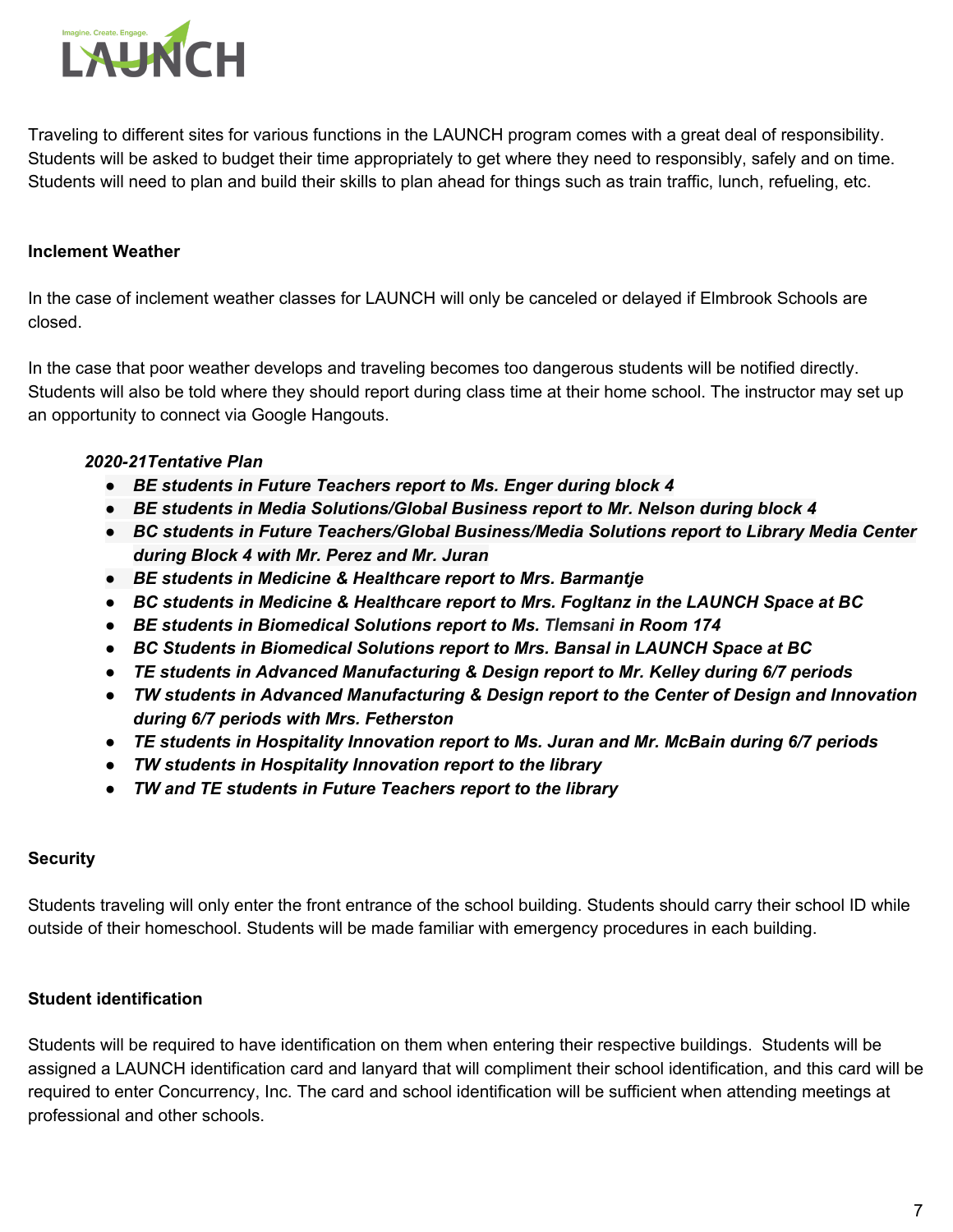

#### **Visitors**

School policies will apply when accepting visitors to each of the school buildings. The Director will manage and approve visitors at the Innovation Collaboratory. Unplanned visitors will not be granted access to the student work area.

#### **Professional Expectations and Conduct**

Our LAUNCH program is part of a national network called CAPS, an acronym for Center for Advanced Professional Studies. Part of the mission of this CAPS movement is to give students an opportunity to jump start their understanding of what it means to be a professional in the modern workplace. We want you, as part of your experience in LAUNCH, to immerse yourself as far as possible into the professional mindset and environment. That is why we have created the offsite location: The Innovation Collaboratory on Bluemound Ave. That is why we will be providing you with opportunities to learn from and be coached and mentored by expert professionals working in your fields of study. This will mean that at times you will have more autonomy and more opportunity to make choices during LAUNCH time than you likely would in your more traditional classroom settings. (Professionals working in an office for instance don't raise their hands and ask for permission to use the restroom. In fact they don't even need to have a hall pass to do so!)

However, as they say, with great power comes great responsibility. While professionals are more self-directed and "free" about how they use their time, they are also held to and judged according to certain professional standards of behavior and even dress. During your time at LAUNCH, whether at the Innovation Collaboratory or in your LAUNCH spaces at the high schools, you will be expected to conduct yourselves along these lines. And as you will see, part of how you will be assessed for your work in LAUNCH will include evaluations of your professionalism from teachers, professionals we work with, and even your fellow students.

Students will be utilizing the off-site location called the Innovation Collaboratory to carry out many of their professional obligations with meetings, development/training and project creation.The community in this public space is largely composed of business professionals, working at their jobs. There is a high expectation for professional decorum in the parking lot, restrooms and common areas of this work environment.

An integral part of the rich educational experience of LAUNCH is the opportunity to learn from expert guest instructors. Interactions with these individuals should be unfailingly courteous and professional. To maximize the effectiveness of these learning experiences and to respect the time of these people who are sharing their expertise with us, students will be expected to complete preparatory work before meeting with guest instructors. Being sufficiently prepared to work with these professionals is paramount. Effective preparation for meetings and training is a critical component of professional conduct.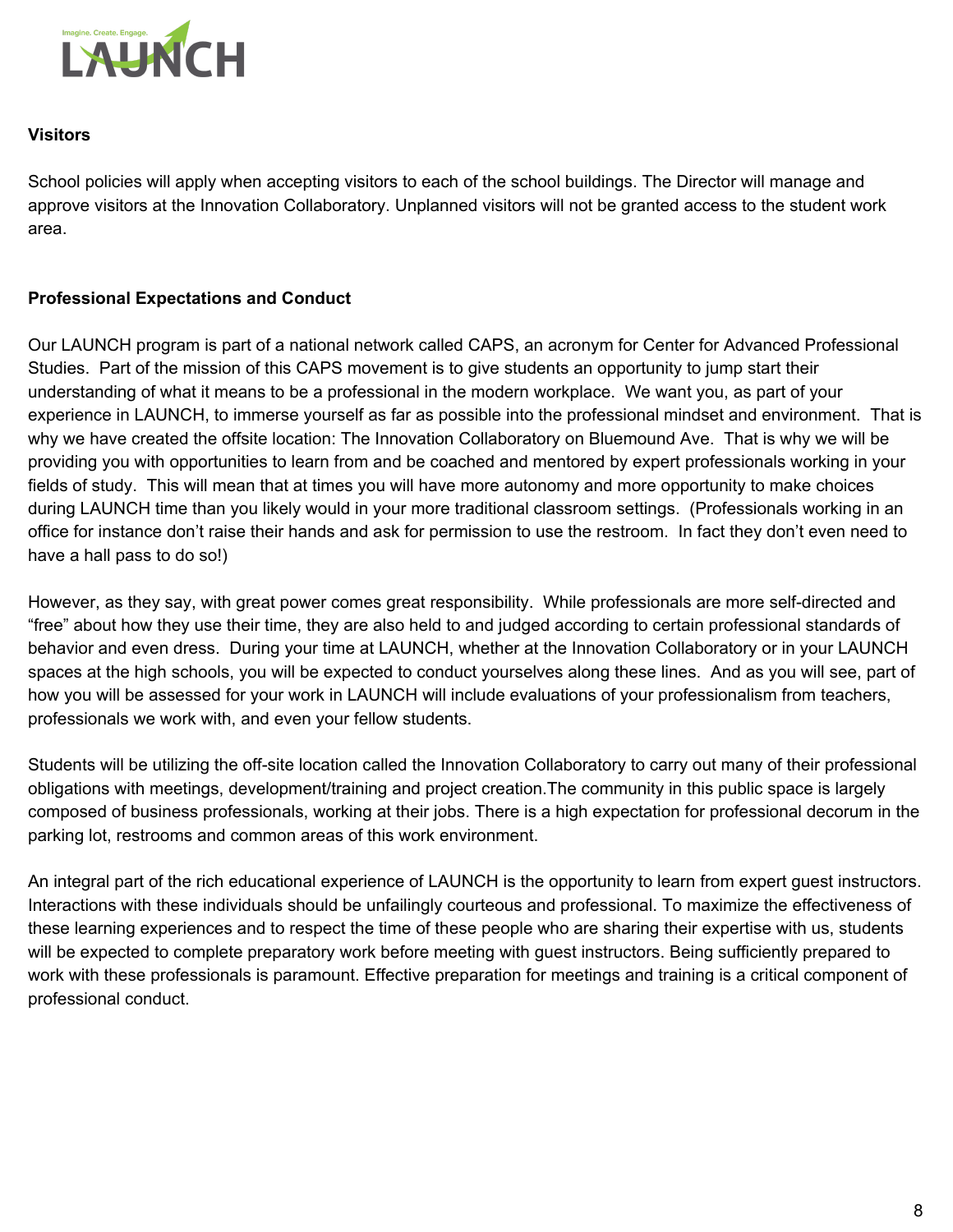

#### *Use of Communication Technologies (cell phone, email, Google applications, etc.)*

Students are required to follow school policies regarding the use of communication technologies. All use of communication technologies by students is directly related to approved curricula and activities.

Students will be interacting with business partners via email, text or phone, and consequently, professional communication is expected and will be reviewed by instructors. Use of cellphones should not interfere with student work commitments.

#### *Social Media (Instagram, Snapchat, Facebook, Twitter, Google+, Linkedin, Youtube, etc.)*

Students should engage in social media in a professional manner. Students should not post anything that is harmful to the image or reputation of LAUNCH and/or any industry partners. Moreover, nothing posted should interfere with or damage a relationship with LAUNCH stakeholders, instructors and peers. Additionally, social media posts should not violate the privacy or confidentiality interests of any of our industry partners.

#### *Additional guidelines*

| <b>DO</b>                                                                                                                                                                                                                                                                                                                                                                                                                                                                                                                                                                                                                                                                                                                                                                                                                                                                                                                                                                                                                                                                                                                                                                                                                                     | <b>DO NOT</b>                                                                                                                                                                                                                                                                                                                                                                                                                                                                                                                                                                                                                                                                                                                       |
|-----------------------------------------------------------------------------------------------------------------------------------------------------------------------------------------------------------------------------------------------------------------------------------------------------------------------------------------------------------------------------------------------------------------------------------------------------------------------------------------------------------------------------------------------------------------------------------------------------------------------------------------------------------------------------------------------------------------------------------------------------------------------------------------------------------------------------------------------------------------------------------------------------------------------------------------------------------------------------------------------------------------------------------------------------------------------------------------------------------------------------------------------------------------------------------------------------------------------------------------------|-------------------------------------------------------------------------------------------------------------------------------------------------------------------------------------------------------------------------------------------------------------------------------------------------------------------------------------------------------------------------------------------------------------------------------------------------------------------------------------------------------------------------------------------------------------------------------------------------------------------------------------------------------------------------------------------------------------------------------------|
| Clearly identify yourself.<br>Use common sense and good judgment. Think<br>before you post content to a social media site.<br>How will your post be received? What impact<br>might it have on those associated with LAUNCH?<br>How would you feel if your post was reported in<br>the news?<br>Watch your language and your content. You do<br>not want to appear unprofessional.<br>Be transparent and honest. Reveal any conflicts<br>$\bullet$<br>of interest or areas in which you have a vested<br>interest.<br>Safeguard privacy, your own and that of others.<br>Avoid disclosing personal information of others,<br>such as names, email addresses, phone<br>numbers or photos.<br>If you make a mistake, correct it quickly. And, if<br>you correct a mistake, let the audience know you<br>fixed it. Don't change earlier posts without telling<br>readers you have done so.<br>Respect Others. Treat the views of others with<br>respect, especially if they differ from yours.<br>Follow copyright and fair use laws.<br>Get proper permission before using photos,<br>articles, music, logos and trademarks, or other<br>materials that were created by Elmbrook or<br>Wauwatosa Schools or by others affiliated with<br>LAUNCH. | Do not disclose proprietary or confidential<br>$\bullet$<br>information about our partners.<br>Do not criticize our partners, your peers, or your<br>$\bullet$<br>instructors via social media.<br>Do not post private or personal information or<br>$\bullet$<br>images of your peers or LAUNCH partners<br>without prior written approval.<br>Do not use LAUNCH logos or customer logos<br>$\bullet$<br>without prior written approval.<br>Do not use obscenities, foul language, or post<br>$\bullet$<br>unprofessional pictures.<br>Do not respond to requests for additional<br>$\bullet$<br>information if the requestor is a member of the<br>news media or a blogger. Instead, contact your<br>instructors or the Director. |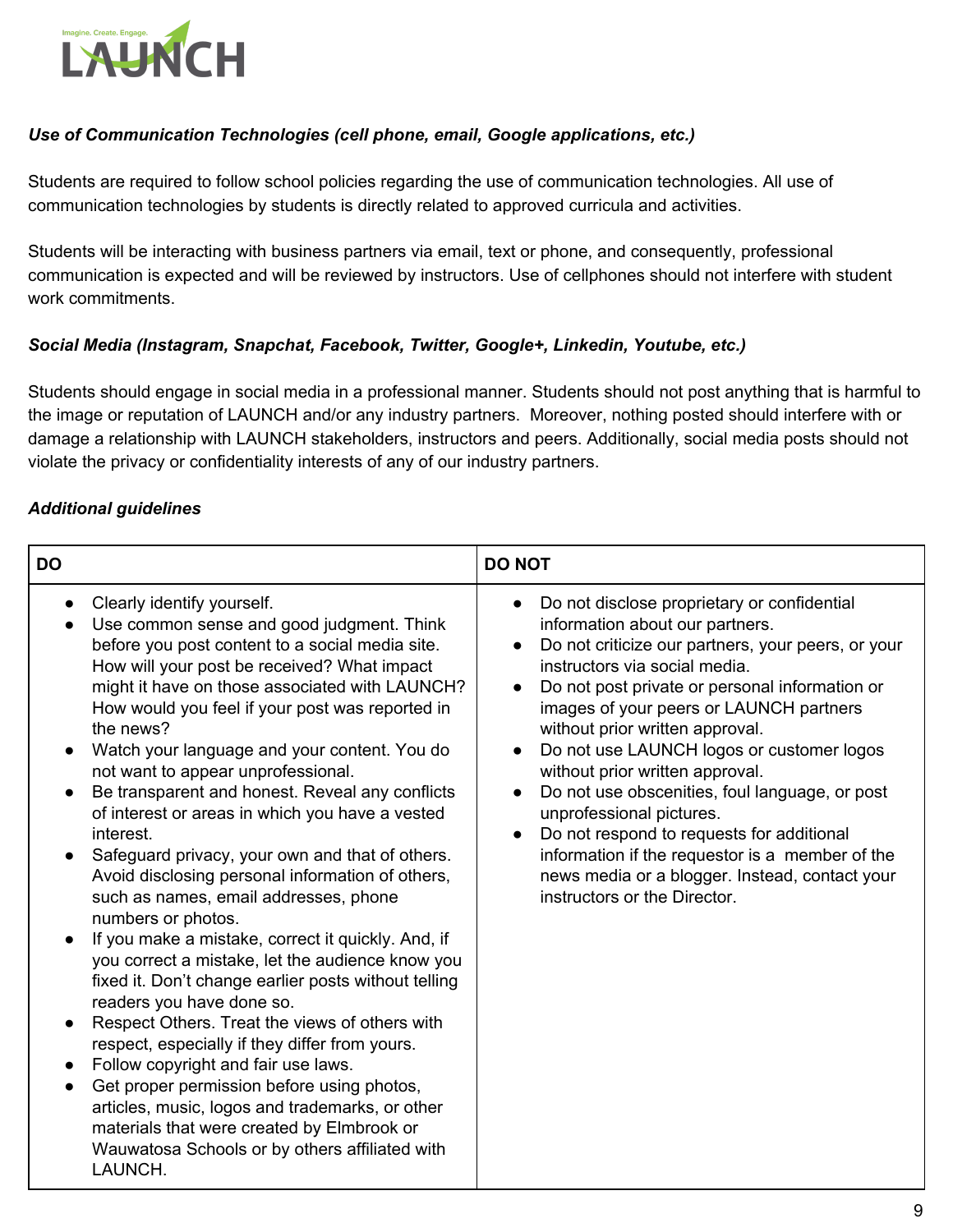

#### **Professional Attire**

Students will be expected to adhere to the school dress code when in each of the schools. Teachers will communicate in advance any special event in which students will be expected to dress business casual at Brookfield Central, Brookfield East, Wauwatosa East, or Wauwatosa West.

Professional dress is an expectation when students are scheduled to be at the Innovation Collaboratory, business partner meetings, business office visits or any other professional learning opportunity outside of the school. Students should appear clean, neatly groomed and dressed appropriately for LAUNCH.

#### *Appropriate Business Casual Attire*

#### *With clients, for professional training, etc.*

- Khaki, black or grey pants (no jeans)
- A button down shirt, polo, sweater or blouse (tie optional)
- Casual dress shoes (not sneakers or flip flops)
- All clothing should be clean, neat and pressed.
- School/LAUNCH branded attire is appropriate as long as the style is business casual.

#### *At Concurrency, Inc., with no clients present*

- Khaki, black or grey pants
- Jeans with NO HOLES
- A button down shirt, polo, sweater or blouse (tie optional)
- Casual shoes

#### *Inappropriate Attire Examples*

- Tank tops, t-shirts, halter/tank tops, low-cut neckline, spaghetti-strap blouses (or dresses), exposed midriff, tube tops, backless tops, mini skirts.
- Cargo pants, fatigues, pants that expose undergarments, shorts, workout or sheer leggings.
- Slippers
- Shorts and a t-shirt or a sundress and sandals is too casual
- Short skirts/dresses (skirts should be at least past your fingertips)

#### **Grading**

Students earn a grade for each class in the strand in which they are enrolled. Students will receive a traditional letter grade for their demonstration of knowledge in the course. Teachers will provide a course syllabus with more detail.

Part of the LAUNCH mission is to immerse students with real-world learning experiences. Therefore, student knowledge, skills, and professional character will be graded using a variety of authentic assessments in a performance review approach. Students will also be assessed on content and skills using traditional educational assessments.